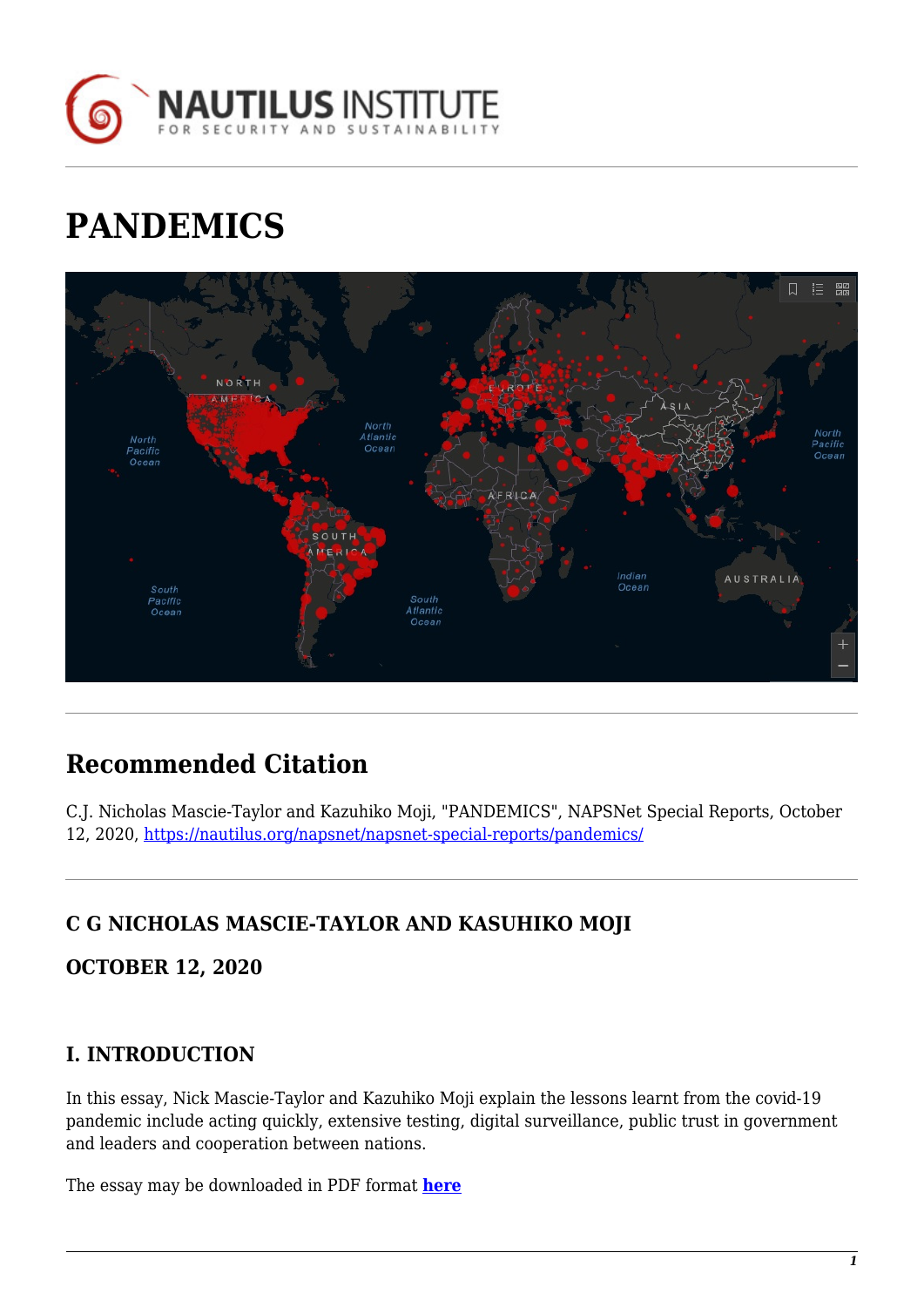Nick Mascie-Taylor is Professor of Human Population Biology and Health and Director of Research in Global Health at the University of Cambridge, UK and a Fellow of Churchill College, Cambridge.

Kazuhiko Moji is Professor of Human Ecology and the Dean of Nagasaki University School of Global Humanities and Social Sciences, and the Director of Department of Global Health at Graduate School of Tropical Medicine and Global Health.

This essay is a working paper prepared for *The 75th Anniversary Nagasaki Nuclear-Pandemic Nexus Scenario Project*, October 31-November 1, and November 14-15, 2020, co-sponsored by Research Center for Nuclear Weapons Abolition, Nagasaki University (RECNA), the Nautilus Institute, Asia Pacific Leadership Network for Nuclear Non-proliferation and Disarmament.

The views expressed in this report do not necessarily reflect the official policy or position of the Nautilus Institute. Readers should note that Nautilus seeks a diversity of views and opinions on significant topics in order to identify common ground.

This report is published under a 4.0 International Creative Commons License the terms of which are found [here](https://creativecommons.org/licenses/by-nc-sa/4.0/).

Banner image: COVID-19 Dashboard by the Center for Systems Science and Engineering (CSSE) at Johns Hopkins University (JHU), accessed June 13, 2020, cases 37,738,569, deaths 1,078,868, **[here](https://coronavirus.jhu.edu/map.html)**

## **II. NAPSNET SPECIAL REPORT BY C G NICHOLAS MASCIE-TAYLOR AND AND KASUHIKO MOJI**

## **PANDEMICS**

#### **OCTOBER 12, 2020**

#### **Summary**

A pandemic is defined as an epidemic occurring worldwide, or over a very wide area, crossing international boundaries and usually affecting a large number of people. Pandemics have occurred throughout human history and appear to be increasing because of rising emergence of viral diseases from animals (zoonoses). The risk of a pandemic arises from the combined effects of the Spark Risk (e.g. bushmeat hunting) and the Spread Risk (e.g. mode of transmission and population susceptibility). Pandemics have health, economic, gender, social and political impacts. Building pandemic preparedness is complex and requires considerable coordination. In the context of covid-19 modelling of transmission has been central to many government's response including introduction of lockdown and physical distancing. Developing vaccines for novel pathogens is not simple or straightforward and community mitigation measures are essential. There are a number of lessons which have been learnt from the covid-19 pandemic including acting quickly, extensive testing, digital surveillance, public trust in government and leaders and cooperation between nations.

#### **Definitions - Epidemic, Endemic and Pandemic**

When there is a rapid spread of a disease to many people in a population within a short period of time epidemiologists define this as an epidemic. Epidemics are mainly, but not entirely, due to infectious diseases. Infectious diseases are caused by pathogenic microorganisms, such as bacteria, viruses, parasites or fungi and the diseases can be spread, directly or indirectly, from one person to another. Zoonotic diseases are infectious diseases of animals that can cause disease when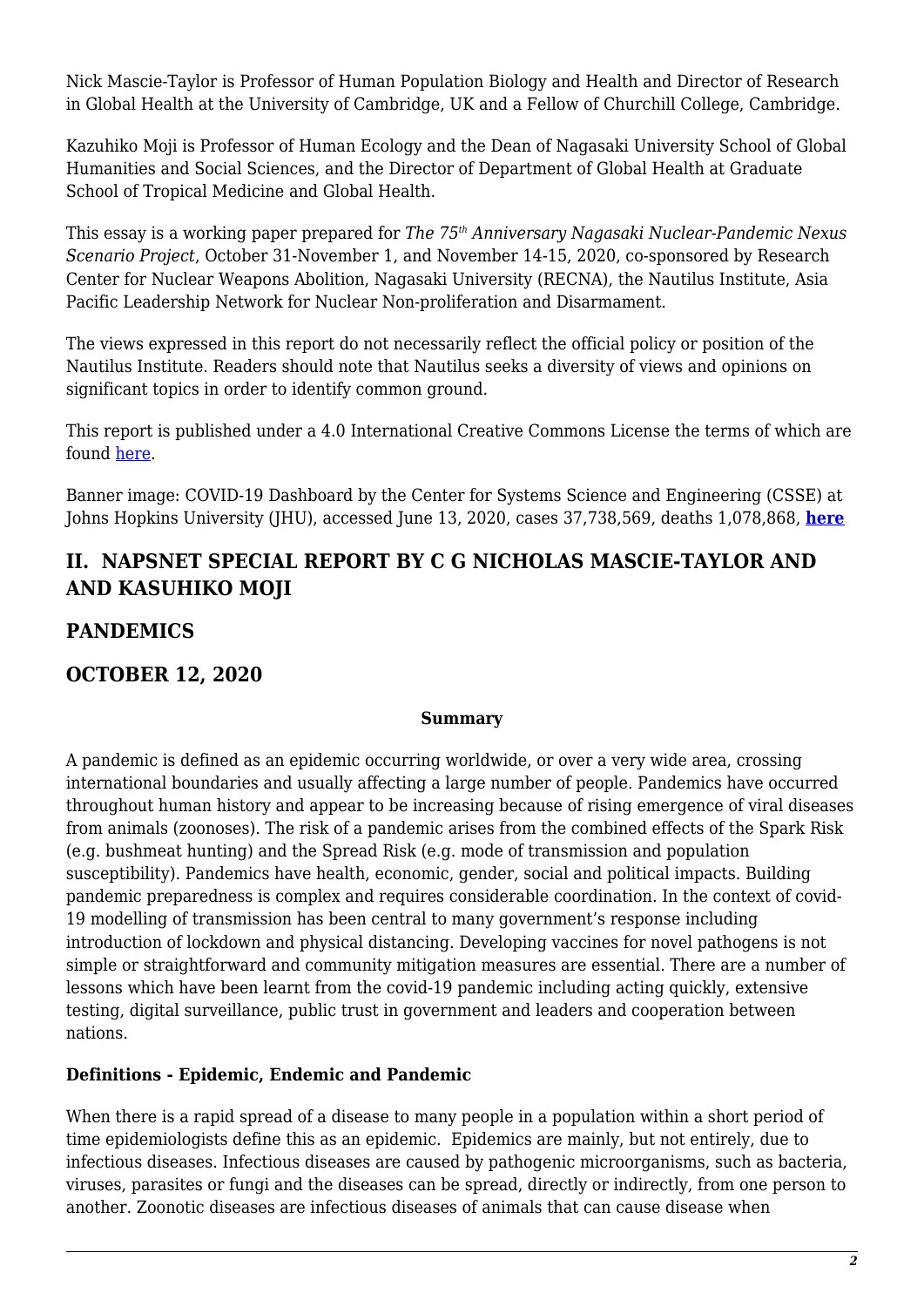transmitted to humans.

Epidemics of infectious disease are generally caused by a number of factors including a change in the ecology of the host population (e.g., an increase in the density of a vector species) or a genetic change in the pathogen making it more virulent, or the introduction of a new pathogen to a host population (by movement of the pathogen or the host). Generally, an epidemic occurs when host immunity to either an established pathogen or newly emerging novel pathogen is suddenly reduced or minimal. An epidemic may be restricted to one location; however, if it spreads to other countries or continents and affects a substantial number of people, it may be termed a pandemic. There is no universally agreed definition of when a disease outbreak should be called a pandemic, but three criteria generally need to be met (a) it needs to cause disease or death (b) there must be sustained transmission between people and (c) it must be spreading in multiple countries.

Pandemic and endemic should not be confused. In epidemiology an infection is said to be endemic in a population when that infection is constantly maintained at a baseline level within a geographic area. i.e. it is considered native to a defined population or geographical location.

#### **History of Pandemics**

Pandemics have occurred throughout history and appear to be rising in frequency, especially because of increasing emergence of viral disease from animals (zoonoses). The most quoted pandemic is Black Death which started in 1347 and was caused by the bacterium Yersinia pestis and resulted in between 75 and 200 million deaths in Eurasia and North Africa including about 30-50% of the European population. The Black Death most likely originated in central or eastern Asia from where it travelled along the Silk Road reaching Crimea by 1347. From there, it was most likely carried by fleas living on black rats that travelled on merchant ships, spreading throughout the Mediterranean Basin and reaching Africa, Western Asia, and the rest of Europe. Once it came onshore, the Black Death was in large part spread by human fleas leading to pneumonic plague.

In the twentieth century the Spanish flu also known as the 1918 influenza pandemic was the most severe pandemic in recent history. It was caused by a subtype of influenza A virus called H1N1 with genes of avian origin. The virus is called H1N1 because it contains the glycoproteins Haemagglutinin and Neuraminidase and the viruses are described as H1N1, H1N2 etc. depending on the type of H or N antigens they express. Although there is not universal consensus regarding where the virus originated, it spread worldwide during 1918-1919. In the United States, it was first identified in military personnel in April 1918. It is estimated that about 500 million people or onethird of the world's population became infected with this virus. The number of deaths was estimated to be at least 50 million worldwide. Most influenza outbreaks disproportionately kill the very young and the very old, with higher survival rates for those in between, but the 1918 pandemic had an unusually high mortality rate for young adults. Mass troop movements and living in close quarters during World War I caused the virus to spread and mutate faster, and the susceptibility of soldiers to the flu may have been increased by stress, malnutrition and chemical attacks. Improved transportation systems made it easier for soldiers, sailors and civilian travellers to spread the disease.

In February 1957, a new influenza A (H2N2) virus that originated in China, triggered a pandemic (Asian Flu) and killed at least a million people worldwide. The strain of virus that caused the pandemic was a recombination of avian influenza (probably from geese) and human influenza viruses. As it was a novel strain of the virus, the population had minimal immunity.

Making a vaccine for a new flu strain is very different from making a vaccine for something completely new like COVID-19, the novel coronavirus that emerged in 2019. Viable flu vaccines were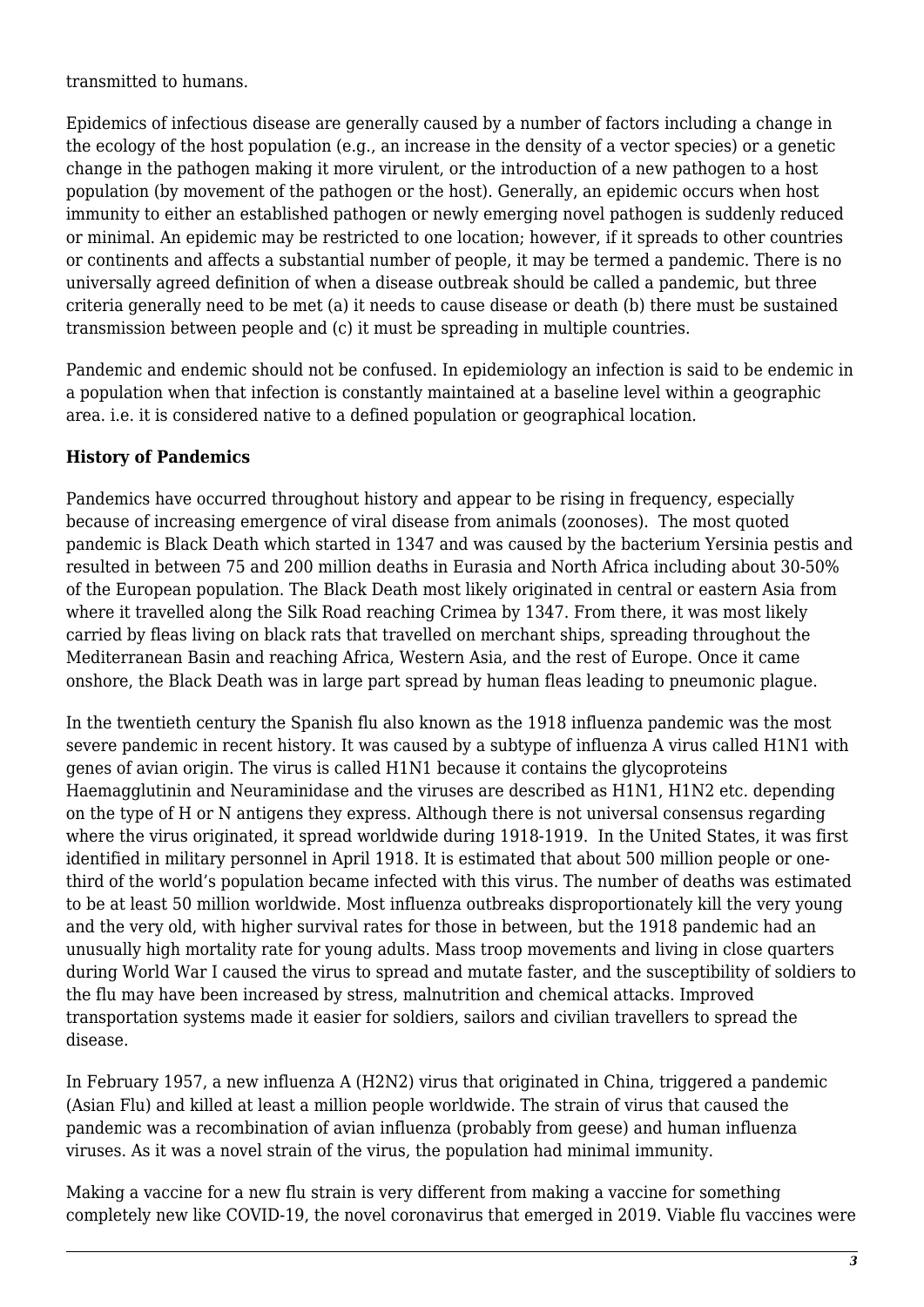first developed in the 1940s, so creating a vaccine for the 1957 flu strain was not a case of 'starting from scratch'. When the new flu strain reached the United States in September 1957 the country was ready with a vaccine.

Influenza viruses are constantly changing. They can change in two different ways. (a) antigenic drift and (b) antigenic shift. Antigenic drift refers to small changes (or mutations) in the genes of influenza viruses that can lead to changes in the surface proteins of the virus: H (hemagglutinin) and N (neuraminidase). The H and N surface proteins of influenza viruses are "antigens," which means they are recognised by the immune system and can trigger an immune response, including production of antibodies that can block the infection. Influenza viruses that are closely related to each other usually have similar antigenic properties. So, antibodies in the immune system created against one influenza virus will very likely recognise and respond to antigenically similar influenza viruses (this is called "cross-protection").

Antigenic shift is an abrupt, major change in an influenza A virus, resulting in new H and/or new H and N proteins in influenza viruses that infect humans. Antigenic shift can lead to a new influenza A subtype in humans. One way an antigenic shift can happen is when an influenza virus from an animal population gains the ability to infect humans. Such animal-origin viruses can contain an H or H/N combination that is very different from the same subtype in humans such that most people do not have immunity to the new (e.g., novel) virus. The H2N2 influenza virus continued to transmit until 1968, when it transformed via antigenic shift into influenza A virus subtype H3N2, the cause of the 1968 influenza pandemic where 1 million people died worldwide. Another such antigenic shift occurred in the spring of 2009, when an H1N1 virus with genes from North American Swine, Eurasian Swine, humans and birds emerged to infect people and quickly spread, causing a pandemic (Swine Flu). When antigenic shift happens, most people have little or no immunity against the new virus.

The Human Immunodeficiency Viruses (HIV) are two species of Lentivirus (a subgroup of retrovirus) that infect humans. Over time, they cause Acquired Immunodeficiency Syndrome (AIDS) a condition in which there is progressive failure of the immune system allowing life-threatening opportunistic infections and cancers to develop. Both HIV viruses are believed to have originated in non-human primates in West-central Africa and transferred to humans (zoonosis) in the early 20th century. In most cases, HIV is a sexually transmitted infection and occurs by contact with or transfer of blood, pre-ejaculate, semen and vaginal fluids. Non-sexual transmission can occur from an infected mother to her infant during pregnancy, during childbirth by exposure to her blood or vaginal fluid, and through breast milk. Within these bodily fluids, HIV is present as both free virus particles and virus within infected immune cells.

AIDS was first clinically observed in 1981 in the United States. The initial cases were injection drug users and gay men with no known cause of impaired immunity. The earliest retrospectively described case of AIDS is believed to have been in Norway in 1966. Worldwide it is estimated that over 70 million people have been infected and about 39 million deaths. The control of HIV/AIDS normally includes the use of multiple antiretroviral drugs. In many parts of the world, HIV has become a chronic condition in which progression to AIDS is increasingly rare

The Zika virus was first isolated in 1947, in a rhesus monkey from a forest near Entebbe, Uganda. In early 2015, a widespread epidemic of Zika fever, caused by the Zika virus started in Brazil and spread to other parts of South and North America as well as to several islands in the Pacific and Southeast Asia. The virus is spread mainly by the Aedes aegypti mosquito, which is commonly found throughout the tropical and subtropical Americas. It can also be spread by the Aedes albopictus (Asian tiger) mosquito, which is distributed as far north as the Great Lakes region in North America. People infected with Zika can transmit the virus to their sexual partners. Prior to this outbreak, Zika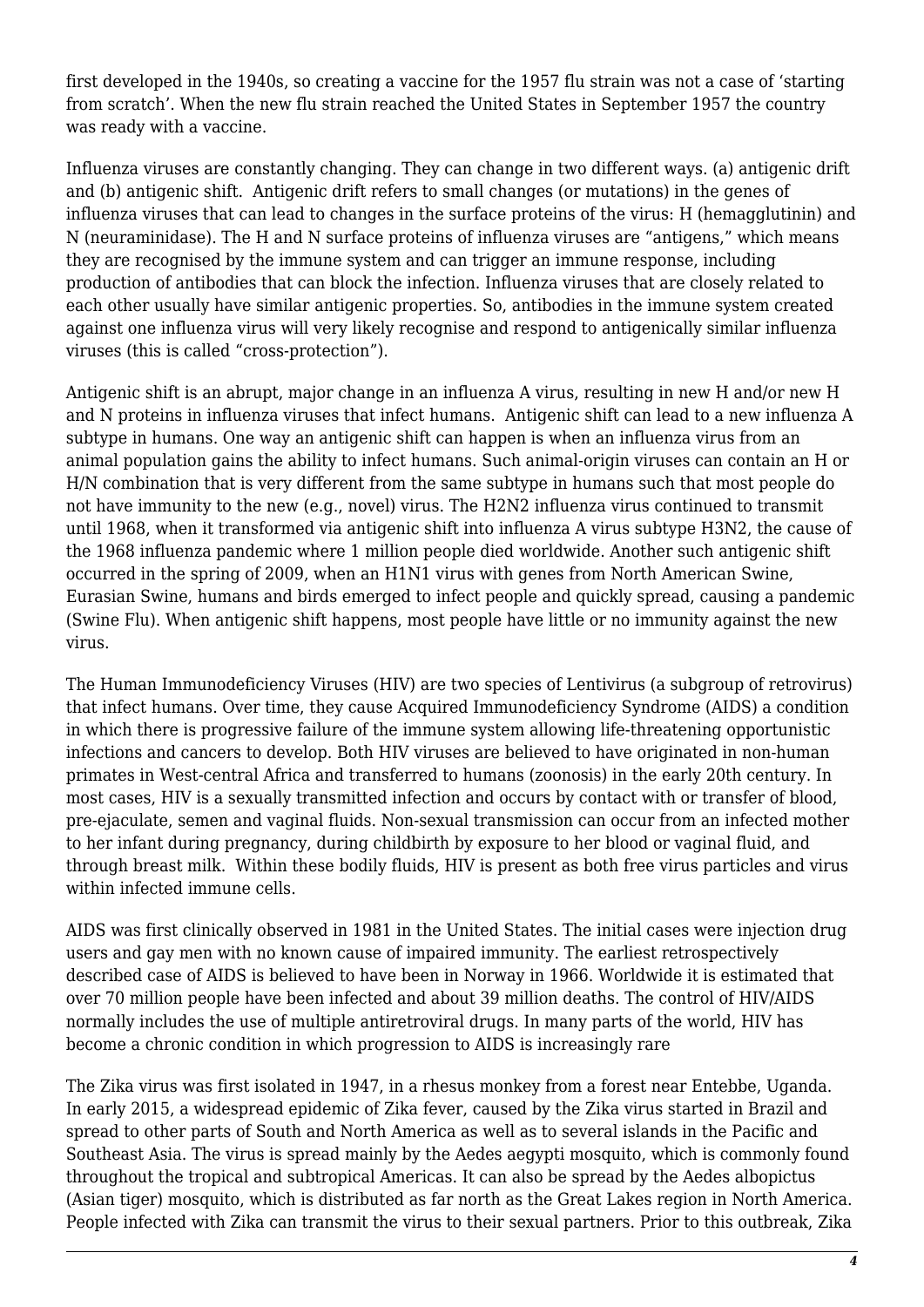was considered a mild infection, as most Zika virus infections are asymptomatic, making it difficult to determine precise estimates of the number of cases.

Since 2000 other epidemics/pandemics have included SARS (Severe Acute Respiratory Syndrome). SARS is caused by a coronavirus and is thought to be an animal virus from an as-yet-uncertain animal reservoir, perhaps bats, that spread to other animals (civet cats) and first infected humans in southern China in 2002. The SARS epidemic affected 26 countries and resulted in more than 8000 cases in 2003. Since then, a small number of cases have occurred as a result of laboratory accidents or, possibly, through animal-to-human transmission.

Coronaviruses are a large family of viruses that are known to cause illness ranging from the common cold to more severe diseases such as Severe Acute Respiratory Syndrome (SARS). COVID-19 is an infectious disease caused by a newly discovered coronavirus. Most people infected with the COVID-19 virus experience mild to moderate respiratory illness and recover without requiring special treatment. Older people, and those with underlying medical problems like cardiovascular disease, diabetes, chronic respiratory disease, and cancer are more likely to develop serious illness or death. The COVID-19 virus spreads primarily through droplets of saliva or discharge from the nose when an infected person coughs or sneezes. Currently there are no specific vaccines or treatments for COVID-19. However, there are many ongoing clinical trials evaluating potential treatments. As of October 7th, 2020, there have been nearly 36 million confirmed cases worldwide and over 1,000,000 deaths. The worst affected countries are the United States (over 7.5 million cases), India (nearly 6.8 million cases) and Brazil (nearly 5 million cases).

#### **Origins of Pandemics**

Most new pandemics originate from zoonotic transmissions of a pathogen from animals to humans. Zoonoses can enter human populations from both domesticated animals (e.g. poultry) and wildlife. In the past significant zoonoses were introduced as a result of increased human-animal interaction following domestication but also from livestock production systems. Some pathogens, including Ebola, have entered humans through hunting and consumption of wild species such as bushmeat, the wild animal trade and other contacts with wildlife. Most zoonotic pathogens are not well-adapted to humans, however those that are sufficiently adapted to humans to enable transmission between humans, directly or indirectly, frees constraints of habitat range of an animal reservoir and enables geographic spread.

#### **Pandemic risk factors**

The risk of a pandemic arises from the combined effects of (a) the Spark Risk and (b) the Spread Risk. A zoonotic spark risk could arise from the introduction of a pathogen from either domesticated animals or wildlife sources. Zoonoses from domesticated animals are more likely where dense livestock production (intensive and extensive farming and live animal markets) occurs including areas of China, India, Japan, the United States and Western Europe. Wildlife zoonosis risk is geographically distributed more widely in China, India, West and Central Africa and the Amazon Basin. Risk drivers include bushmeat hunting, use of animal-based traditional medicines and the extension of roads into wildlife habitats.

On January 30, 2020, WHO declared a Public Health Emergency of International Concern, a month after COVID-19 was identified in Wuhan, China. At this point, several mathematical and computational models had already raised the alarm about the potential of COVID-19 to cause a global pandemic and the dire consequences for public health should drastic action not be taken.

During the emergence of a novel pandemic, predictive modelling is important in public health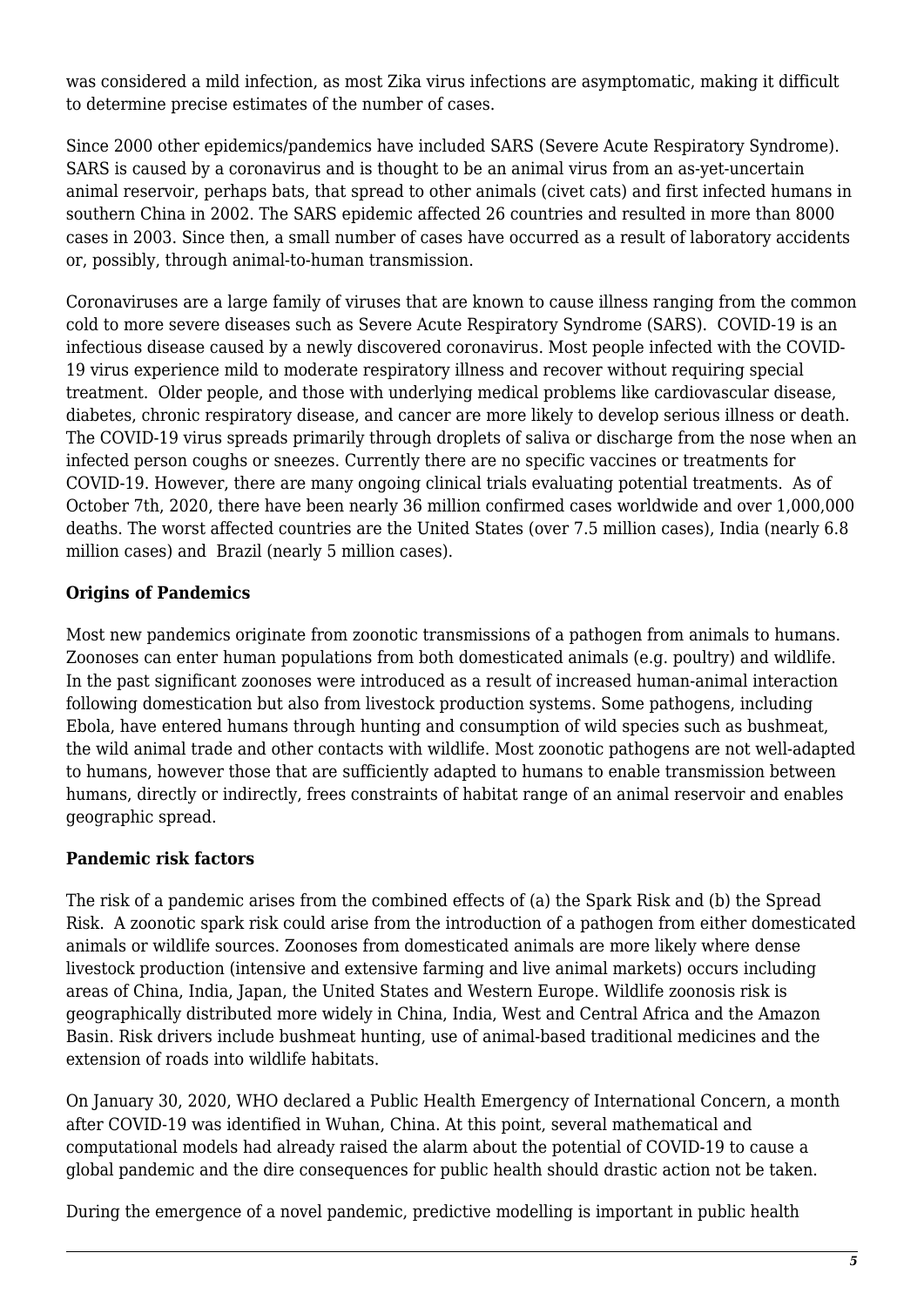planning and response. However deriving insights with predictive modelling requires diverse datasets, which are often imperfect, particularly in the crucial period of epidemic emergence when surveillance is imprecise, and little is known about the epidemiology or the clinical features of the disease.

In the case of Wuhan, the analyses suggested that substantially more cases were present in Wuhan than were reported in the official statistics. The predictive models showed that the cordon sanitaire around Wuhan reduced the growth rate of exported cases, but it came too late to prevent national and international spread. Control of the epidemic in countries outside China failed because of the difficulty in detecting and isolating infected travellers.

A predictive model provided the first evidence for the hypothesis, now widely accepted, that presymptomatic and asymptomatic infected individuals fuelled local epidemics. Consequently, the majority of imported cases went undetected, generating extensive chains of local transmission.

There has been extensive modelling of the transmission of covid-19. The outcomes from the models can be quite heterogeneous depending on whether a random event or clustering is assumed. Another issue is whether the models are used to plan for health system capacity (i.e. ICUs) or for public health interventions. In very general terms, models which did not consider clusters including 'superspreaders' did not point to early targeted public health interventions. Models which assumed random distribution and focused on hospital capacity lead to broad lockdowns. As the pandemic progressed and lockdowns were implemented in many countries, analyses based on mobile phone records provided essential support to public health assessments across the different stages of lockdown implementation and release.

#### **Consequences of Pandemics**

#### **Health Impacts**

The direct health impacts of pandemics can be catastrophic as has been seen with the deaths due to HIV/AIDS exceeding 39 million while Black Death was thought to have wiped out 30-50% of the European population. Influenza pandemics have tended to affect younger and more economically active segments of the population as younger people have lower immunity than older people. For COVID-19 this does not seem to be the case and the mortality rate from COVID-19 is much higher in vulnerable groups particularly those with co-morbidities. More older people have co-morbidities, so people associated higher death rate with age, and this type of messaging led to young people thinking they were not vulnerable

The indirect health impacts of pandemics can increase morbidity and mortality further through diversion or depletion of resources to provide routine health care. During the 2009 influenza pandemic a greater surge in hospital admissions for influenza and pneumonia was associated with statistically significant increases in death attributable to acute myocardial infarction and stroke. The availability of health care workers usually decreases during a pandemic because (a) they are ill themselves (b) need to care for ill family members (c) need to care for children because of school closures (d) of fear-driven absenteeism or increased risk of death. In the case of COVID-19 health workers have reported serious shortages of Personal Protective Equipment (PPE) in nearly all the 63 countries and territories surveyed. In the UK, a survey of more than 16,000 doctors by the British Medical Association found that 48% of the respondents reported buying PPE for their own use or using donated PPE due to a lack of supplies at their workplaces. The survey also found that 65% of doctors said they felt either "partly or not at all protected".

#### **Economic Impacts**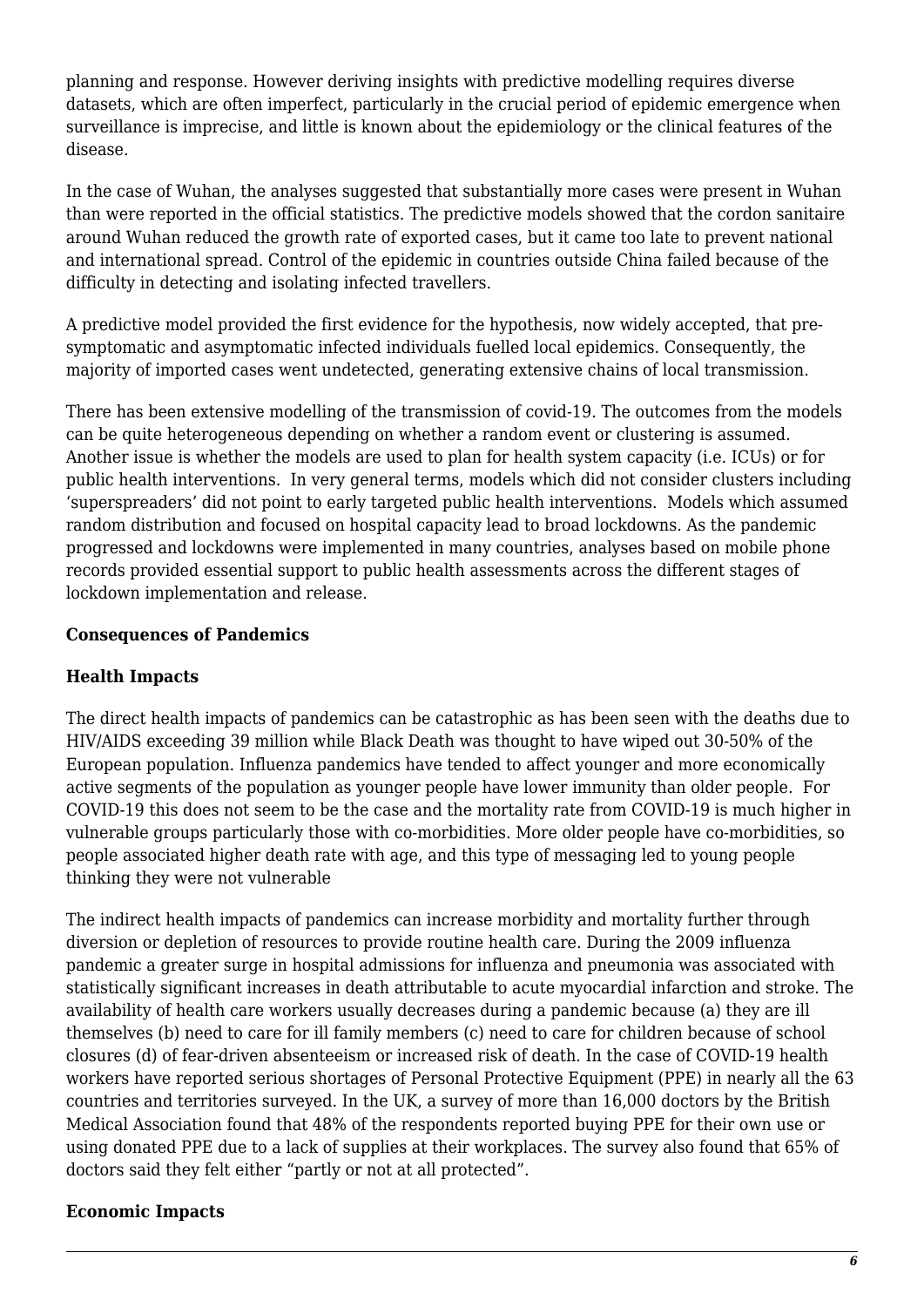Pandemics can cause acute, short-term fiscal shocks as well as longer-term damage to economic growth. Early-phase public health measures to contain or limit outbreaks entail significant human resources and staffing costs and as an outbreak grows, new facilities may need to be constructed (e.g. hospitals) to manage additional infectious cases along with additional demand for consumables (medical supplies, personal protective equipment and drugs).

A further economic impact is that tax revenues are likely to be diminished especially in Low- and Middle- Income countries. World Bank economic simulations indicate that a severe pandemic could reduce World Gross Domestic Product (GDP) by about 5%. The reduction in demand due to aversive behaviour (such as the avoidance of travel, restaurants and entertainment facilities) further damages the economy.

In the context of COVID-19, the pandemic has caused the largest recession in history, with up to a half of the global population at one time being placed on lockdown. Supply shortages have occurred in a number of sectors due to panic buying, increased use of goods to fight the pandemic, and disruption to factories. There have been widespread reports of shortages of pharmaceuticals and the technology industry, in particular, has been warning about delays to shipments of electronic goods. Possible instability generated by an outbreak and associated behavioural changes could result in price spikes, and disruption to markets. Such price rises would be felt most by vulnerable populations who depend on markets for their food as well as those already depending on humanitarian assistance to maintain their livelihoods and food access.

#### **Gender, social and political impacts**

When crises strike, women and girls are harder hit by economic impacts than men. Around the world, women generally earn less and save less, are the majority of single-parent households and disproportionately hold more insecure jobs in the informal economy or service sector with less access to social protections. This leaves them less able to absorb the economic shocks than men. For many families, school closures and social distancing measures have increased the unpaid care and domestic load of women at home, making them less able to take on, or balance, paid work. The situation is worse in developing economies, where a larger share of people are employed in the informal economy in which there are far fewer social protections for health insurance, paid sick leave and more. Although globally informal employment is a greater source of employment for men (63%) than for women (58%), in low and lower-middle income countries a higher proportion of women are in informal employment than men. In Sub-Saharan Africa, for example, around 92% of employed women are in informal employment compared to 86% of men.

In the context of COVID-19 it is likely that the pandemic could result in a prolonged fall in women's incomes and labour force participation. The ILO estimates global unemployment will rise to between 5.3 million ("low" scenario) and 24.7 million ("high" scenario) from a base level of 188 million in 2019 as a result of COVID-19's impact on global GDP growth. In the U.S.A. men's unemployment went up from 3.55 million in February to 11 million in April in 2020 while women's unemployment – which was lower than men before the crisis - went up from 2.7 million to 11.5 million over the same period. The picture is even bleaker for young women and men aged 16–19 in the U.S.A., whose unemployment rate jumped from 11.5 per cent in February to 32.2 per cent in April 2020.

Large scale outbreaks of infectious disease have direct and consequential impacts. For example, widespread public panic during disease outbreaks can lead to rapid population migration and migrants face increased health risks arising from poor sanitation, poor nutrition and other stressors. Migration also increases the risk of further spreading an outbreak.

There have also been political casualties as a result of COVID-19. In the USA President Trump has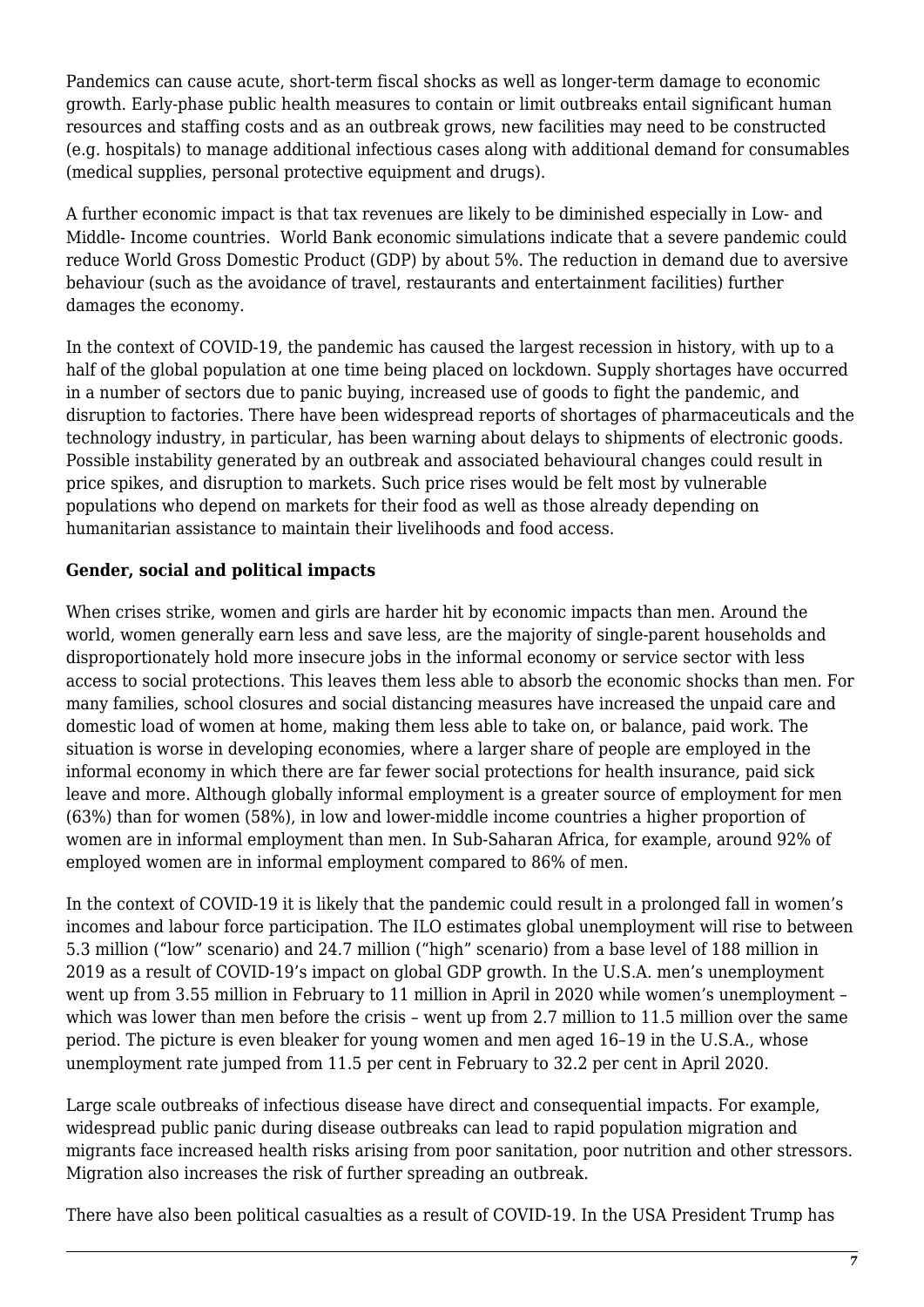put the economy as his priority and many states had lifted lockdown by the end of May 2020. Lifting lockdown occurred despite infections increasing and the country ranks as the worst affected in the world. The human toll of the pandemic in the USA, combined with disastrous press briefings and other factors (termination of USA relationship with WHO and response to Black Lives Matter) has led a slump in Trump's popularity. In Brazil President Jair Bolsonaro has seen a nosedive in his popularity because of his failure to acknowledge the seriousness of the pandemic. In both Japan and the UK, the Prime Ministers, Shinzō Abe and Boris Johnson, respectively have seen their popularity decline because of their handling of COVID-19.

#### **Pandemic preparedness and response**

The COVID-19 pandemic that was declared on 11 March 2020 has affected countries on all continents. The reported case numbers are certainly underestimates given the shortages or unavailability of test kits in many countries, a virus with a basic reproductive value (R0) of 2.2, and evidence of viral shedding from asymptomatic infected people. In addition to suspending travel and efforts to reduce crowds, countries are taking unprecedented measures, including wartime strategies to enhance production of medical supplies in the US, the use of the national guard to restrict movement of people, and suspension of exports of medical products from certain countries (e.g., Saudi Arabia, India).

#### **Community Mitigation**

As no specific drugs or vaccines are available currently, and health systems are overburdened everywhere then countries are relying on targeted, non-coercive, community interventions with sufficient transparency and public engagement and trust. Such measures may help delay the exponential spread of the outbreak until drugs become available.Community mitigation measures are actions taken to slow the spread of infectious diseases. The goals for using mitigation strategies in countries that are experiencing community transmission of COVID-19 are to decrease virus transmission overall and, in particular, protect:-

(a) Individuals at increased risk for severe illness, including older adults (65+ years)

(b) People of any age with serious underlying medical conditions (e.g. chronic lung disease, immunocompromising conditions, diabetes)

- (c) Vulnerable populations (e.g. refugees, internally displaced persons, prisoners) and
- (d) First responders healthcare personnel and critical infrastructure workers

The key community mitigation strategies being used are:-

(a) Cancellation of ad hoc events and suspension of events with super spreader potential

(b) Use of social distancing measures to reduce direct and close contact between people in the community; more recently use of face masks in shops has been made obligatory in many countries

(c) Travel restrictions, including reduced flights and public transport and route restrictions without compromising essential services

(d) Voluntary home quarantine of members of household contacts and for people returning from countries with elevated COCID-19 reported cases e.g. the UK government recently introduced in July and August 2020 14-day quarantine for all people returning from a number of countries including France and Croatia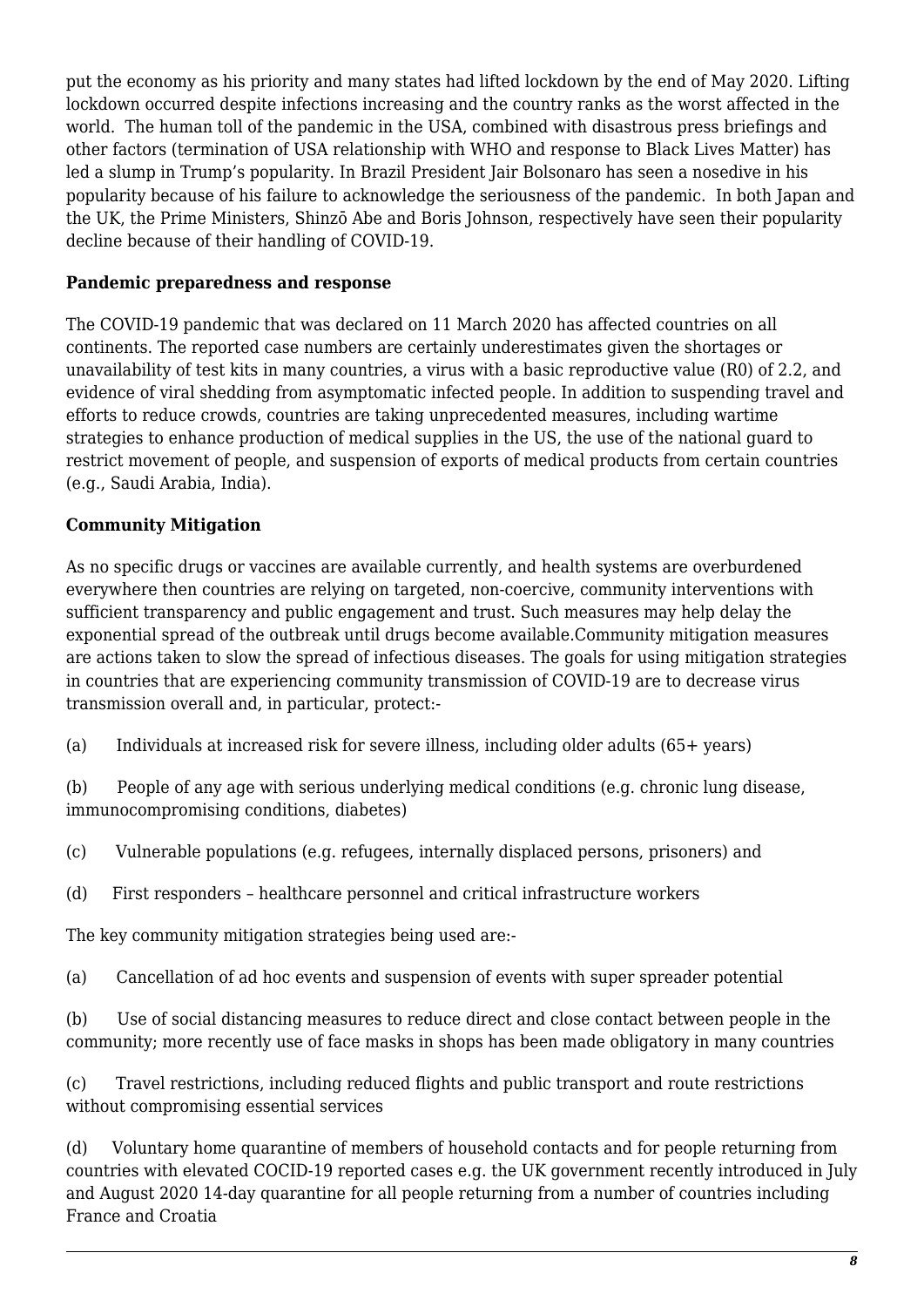(e) In some countries changes to funeral services to minimise crowd size and exposure to body fluids of the diseased

(f) Clear communication from national and international health authorities to ensure verified information and avoid fake news, rumours, and panic

Even when the R0 is low, the crowd density during mass gatherings predisposes to high rates of transmission. On 27 February 2020 Saudi Arabia suspended the year round Umrah pilgrimage, and the transmission of COVID-19 in the country has been low. This contrasts with Iran, which did not intervene in the religious pilgrimage in Qom and has seen large regional outbreaks. Other potential mass gatherings -including the 2020 Olympic Games, Dubai Expo 2020, and Hajj pilgrimage have either been delayed or cancelled.

Social distancing measures - decreasing the frequency and duration of social contacts among people of all ages - reduces the person-to-person transmission of the virus. The closure of schools and universities, childcare facilities, religious services, entertainment venues, and other places where people congregate is an important such measure. Schools and day care centres represent the most socially dense environment (3-5 m2/child) compared with offices (18 m2/person) or homes (36-44 m2/person).Although current data do not indicate that children are especially susceptible to COVID-19, adults who interact in school settings are at risk, and children with underlying conditions or those living in areas with high disease transmission rates may be carriers. School closures cannot be implemented without workplace level interventions, distance and remote learning, and school meal options for children in need. Office space is another enabling environment for respiratory disease transmission. New shift work and rotation schedules seeking to decrease social density can minimise disease propagation. Telemedicine, video conferencing, telecommuting, and expanded leave policies may help staff adhere to social distancing policies.

Travel is the single most important contributor to disease transmission. Absolute travel bans may increase fear and affect the travel of essential staff and the timely movement of supplies. Home deliveries of essential commodities are feasible in some communities. Reduced frequency of transport (e.g. flights, trains) and route restrictions have been imposed, along with community sensitisation, aiming to reduce the demand for travel. Institutional quarantining of people who have been in contact with confirmed or probable cases is unrealistic during pandemics as it overwhelms the system and may lead to more infections. Voluntary home quarantine reduces stress on the healthcare system. Although family clusters of infections may occur, the numbers of affected people are likely to be far lower than in institutional settings. There has been very substantial increase in use of telehealth, from providing counselling to checking on patients with chronic conditions, to mobile apps for self care. In many countries and some communities, funerals are conducted in the homes of those who died; this was a key determinant of the Ebola outbreak. Given the role of body fluids in viral transmission, and because of crowding during funerals in some settings, new guidelines on funerals have been put in place.

#### **Genetics of COVID-19 and vaccine development**

Currently, there are six strains of coronavirus. The original one is the L strain, that appeared in Wuhan in December 2019. Its first mutation, the S strain, appeared at the beginning of 2020, while, since mid-January 2020, 2 further strains, V and G have appeared. To date strain G is the most widespread, it mutated into strains GR and GH at the end of February 2020.

Strain G and its related strains GR and GH are by far the most widespread, representing 74% of all gene sequences analysed. Strains G and GR are the most frequent across Europe and Italy. According to the available data, GH strain seems close to non-existence in Italy, while it occurs more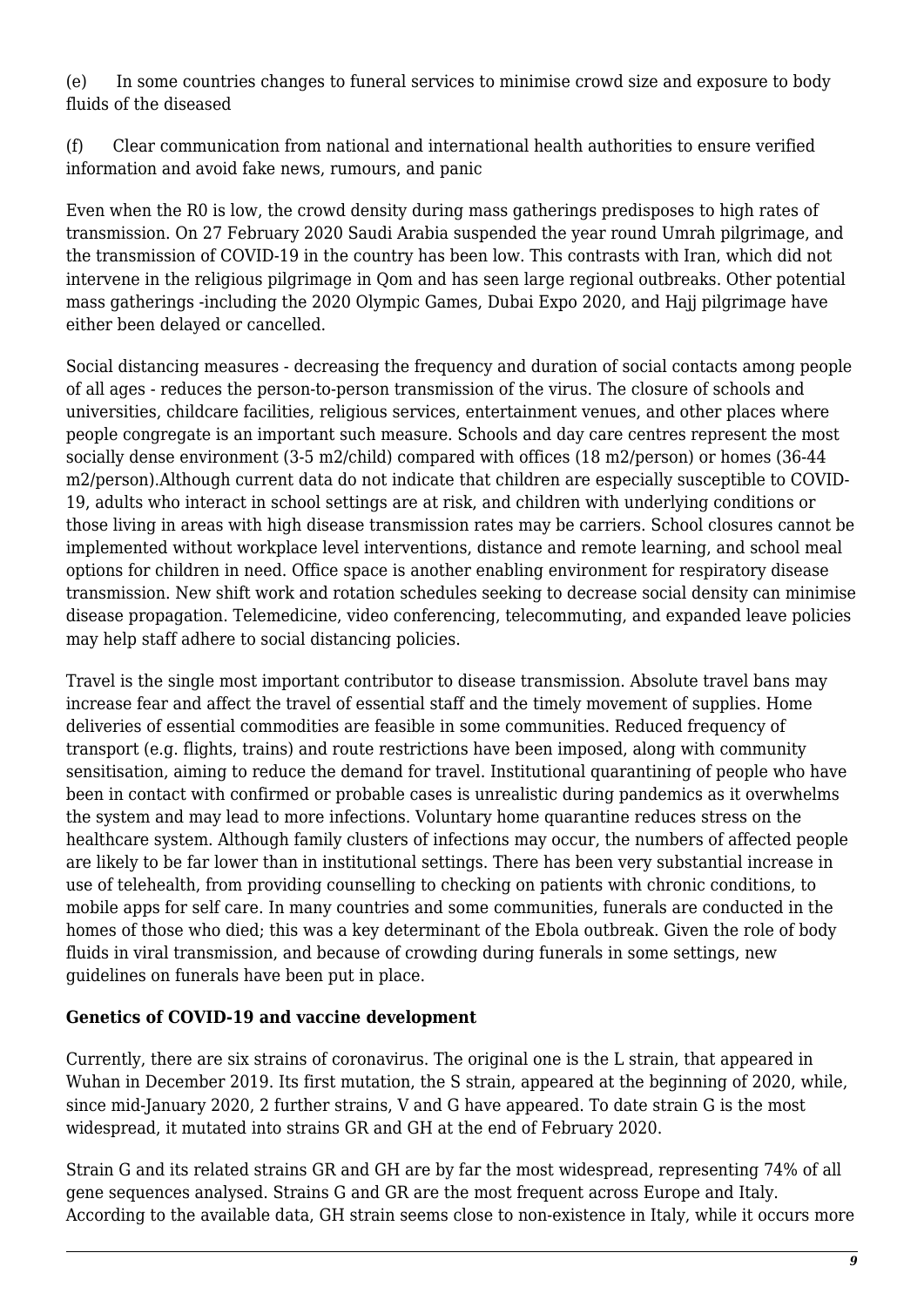frequently in France and Germany. This seems to confirm the effectiveness of last months' containment methods.

In North America, the most widespread strain is GH, while in South America the GR strain is more frequent. In Asia, where the Wuhan L strain initially appeared, the spread of strains G, GH and GR is increasing. These strains landed in Asia only at the beginning of March, more than a month after their spread in Europe. Globally, strains G, GH and GR are constantly increasing. Strain S can be found in some restricted areas in the US and Spain. The L and V strains are gradually disappearing.

Historically, it has taken years to show that vaccines are both safe and effective and 90% of all vaccines that start clinical trials never make it to the end, either because they're not eliciting an effective immune response or there's some safety concern and they drop out.

172 economies are now engaged in discussions to potentially participate in COVAX, a global initiative aimed at working with vaccine manufacturers to provide countries worldwide with equitable access to safe and effective vaccines, once they are licensed and approved. COVAX currently has the world's largest and most diverse COVID-19 vaccine portfolio - including nine candidate vaccines, with a further nine under evaluation and conversations underway with other mayor producers. There are concerns that the immune protection from the COVID-19 virus may not last very long as a man from Hong Kong in July 2020 was found to be re-infected four and a half months after the patient originally caught the virus.

#### **Some lessons learnt from COVID-19 which will help in future pandemics**

(a) Move/act quickly - had China implemented widespread testing, a cordon sanitaire around Hubei and other measures a week earlier, it would have reduced China's caseload by 66% while acting three weeks earlier would have cut cases by 95%.

(b) It is known what works to contain the virus - the countries that implemented early and had extensive testing, such as South Korea and Iceland, have been able to keep their societies relatively open, without losing the virus into their populations.

(c) Implementation is less than straightforward - this outbreak has demonstrated that a country can have the best laboratories in the world, the best notification systems and software, but without the appropriate governance of when to use these powers the number of COVID-19 cases increase.

(d) Digital surveillance - civil liberties tested - digital surveillance tools that might have been closely scrutinised in normal times have been urgently rolled out over recent weeks. More than 40 countries have implemented some form of surveillance or censorship in the name of fighting the coronavirus. The potential for abuse is high - what is justified during an emergency now may become normalised once the crisis has passed.

(e) Public trust is a government's most valuable asset - there is no precedent for up to half of the world's population living under some kind of lockdown. It might just be the single largest collective act undertaken by humanity. Over the next months, governments are going to allow people to resume their working lives amid the worst economic conditions since the Great Depression. Should new waves of the virus be detected, states may again ask their citizens to return lockdown. Managing this is going to require significant public trust, that in some places are quickly eroding

(f) Leaders who deny science are a liability - many leaders have enjoyed what may be a temporary surge in popularity as frightened citizens rally around them in a crisis. Two notable exceptions have been the US president, Donald Trump, and his Brazilian counterpart, Jair Bolsonaro, whose ratings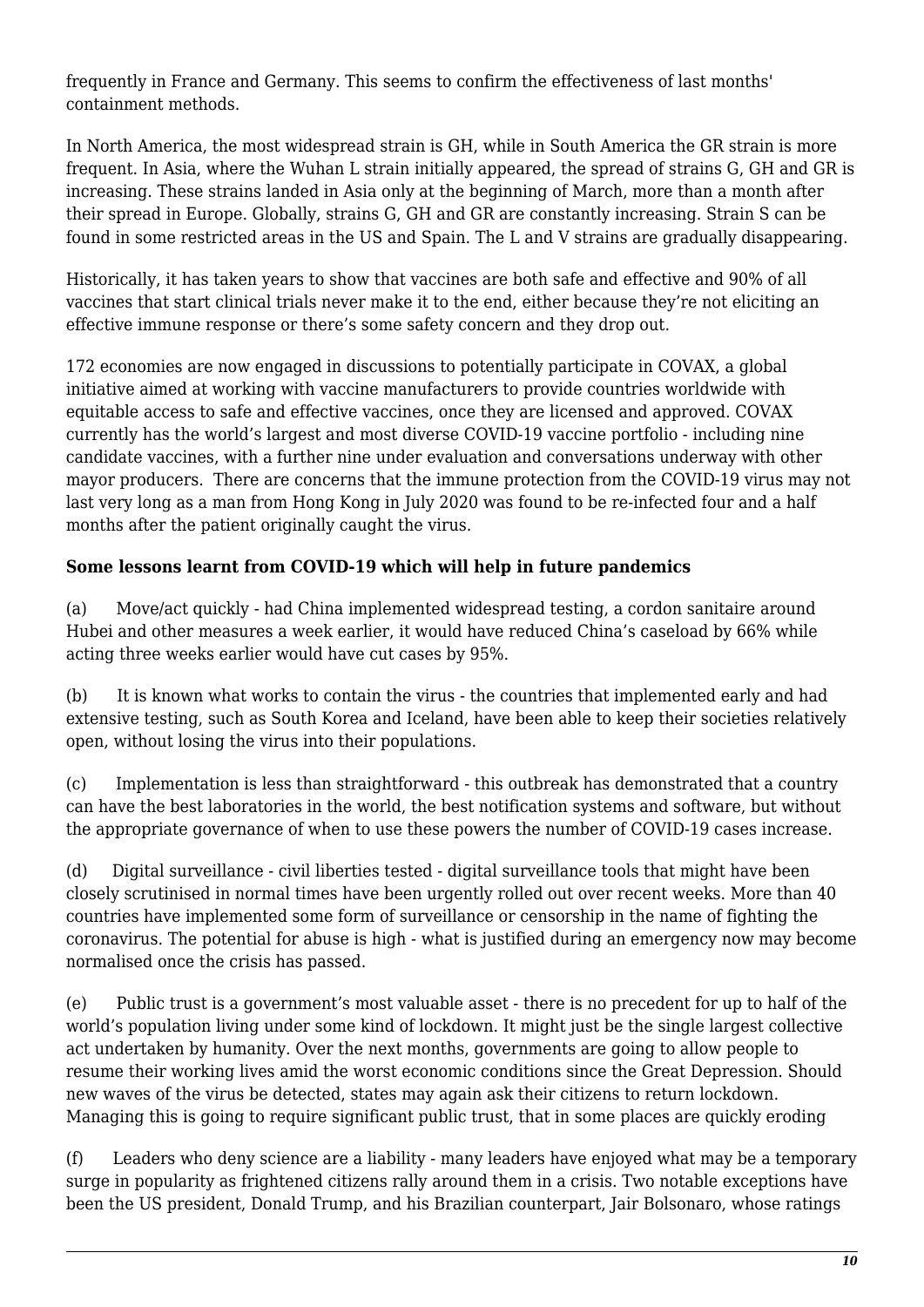have declined sharply.

(g) Self-sufficiency matters - governments will not forget the global scramble to obtain for personal protective equipment and medical supplies during the last few months. Several countries have already restricted the exporting of some pharmaceuticals and more than a dozen countries have imposed bans on selling some food abroad.

(h) The world cannot beat the virus without cooperating - the lack of cooperation has weakened the world's response. A global stimulus package might have prevented the economic catastrophe unfolding in many countries. Coordinated shutdowns and reopenings would have slowed the spread of the virus and could speed up the recovery. The COVAX initiative is to be welcomed as it demonstrates cooperation between governments, researchers, manufacturers and multilateral partners. By pooling resources and acting in solidarity the vaccine once created will be available equitably to all countries.

(i) Austerity and inequality make for less resilient - no economy could withstand the shock of a large slice of the workforce ordered to stay at home. The problems with tying health insurance to employment in the U.S.A. have become even more obvious: the 26 million Americans who have filed for benefits over the past month did not just lose their jobs, many also lost their medical coverage.

(j) Increased burden for the poor, ethnic minorities and migrants - insecure work and barriers to healthcare disproportionately burden people from ethnic minorities, migrants and poor people: both are dying from COVID-19 at a higher rate in the USA and Britain.

(k) Good governance is also very important - countries with lower number of cases and deaths also had less of a decline in their economy.

COVID-19 interventions have focused on stopping viral transmission and controlling the spread of the pathogen. Actions by Governments have been driven mainly by epidemic modellers and infectious disease specialists. However, two categories of disease are interacting, - infection with COVID-19 and an array of non-communicable diseases (NCDs). Consequently COVID-19 can be thought of as a syndemic not a pandemic. The notion of a syndemic was first conceived by Merill Singer in the 1990s. He argued that a syndemic approach reveals biological and social interactions that are important for prognosis, treatment and health policy. Limiting the harm caused by COVID-19 will require far greater attention to NCDs and socio-economic inequality.

This COVID-19 pandemic is not the worst in human history and the morbidity and mortality of young children, adolescents and young adults appears to be low. If a virus mutation occurs and the mortality of young people increases, then the pandemic will become much more widespread and serious. To reduce the risk of such a mutation the pandemic must be controlled as much as possible. In this sense, the strategy of the US and Brazil is incorrect, based on the Darwinian (evolutionary) public health point of view. As long as the transmission of COVID-19 continues without control in some parts of the globe, no one in the world is safe. However, it is encouraging that there are currently over 169 COVID-19 vaccine candidates under development, with 26 of these in the human trial phase.

## **III. NAUTILUS INVITES YOUR RESPONSE**

The Nautilus Asia Peace and Security Network invites your responses to this report. Please send responses to: nautilus@nautilus.org. Responses will be considered for redistribution to the network only if they include the author's name, affiliation, and explicit consent.